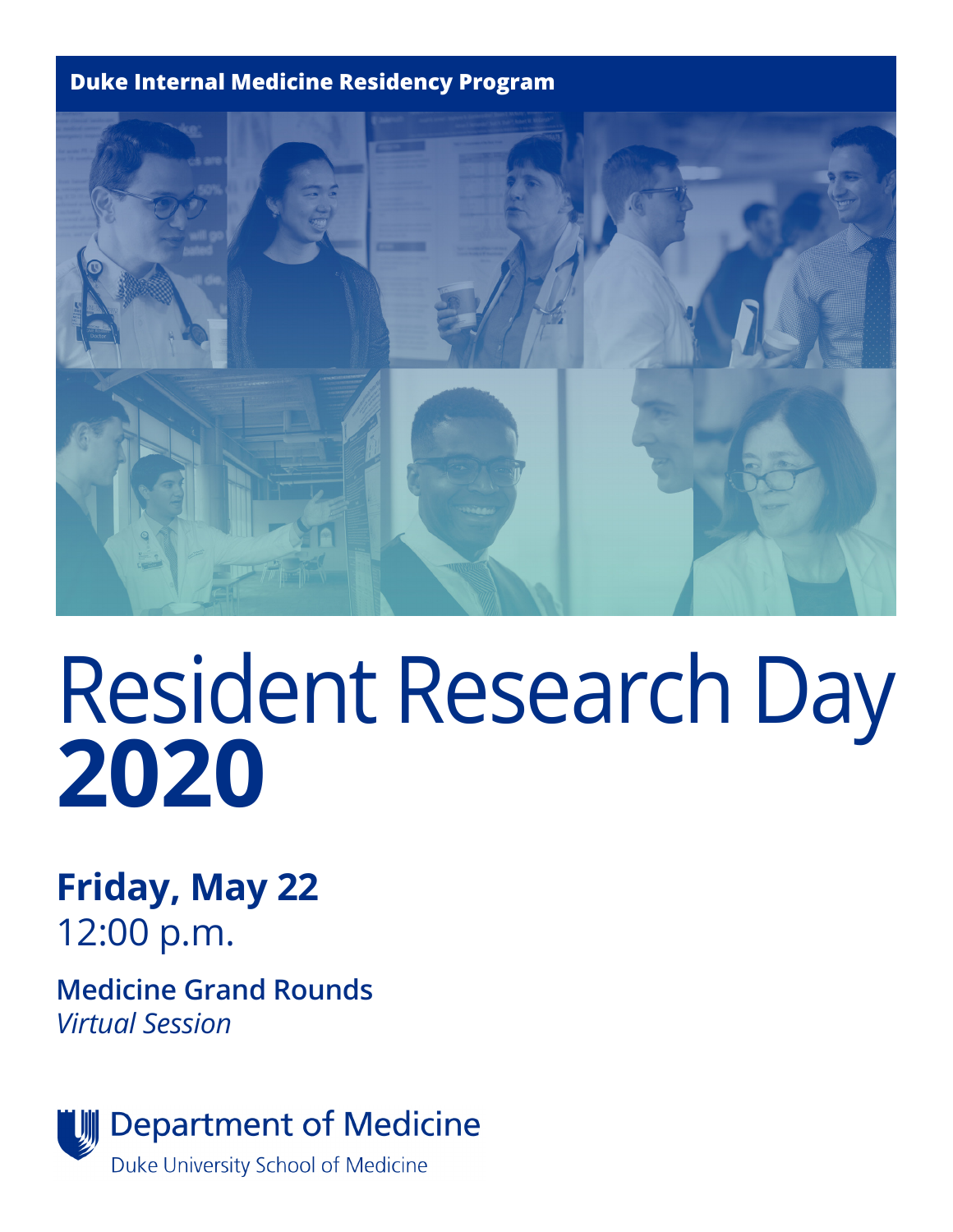# Resident Research Day **2020** *Agenda*

## View on your own **Virtual Poster Session**

#### 12:00-12:10 pm **Recognition of Award Recipients**

**Announcement of Poster Awards** 

**Robert M. Califf, MD, Medicine Resident Research Awards**

*"Clinical research provides the connection between scientific discoveries and helping our fellow human beings" –Robert M. Califf, MD*

#### 12:10-1:00 pm **Research Presentations**

**Syed M. Qasim Hussaini, MD, MS** PGY-3 Mentor: Anthony Sung, MD *Stem Cell Transplant and Financial Toxicity: A Single Center Analysis*

**Rebecca Lumsden, MD** PGY-4 Mentor: Neha J. Pagidipati, MD, MPH *Management of Postpartum Women at Duke at High Risk of CVD*

**Adrian Clark-Randall, MD** PGY-3 Mentors: David Halpern, MD, MPH and Kevin Shah, MD, MBA *Reducing Imaging Utilization and Costs Through Implementation of a Peer-Comparison Dashboard in a Primary Care Network*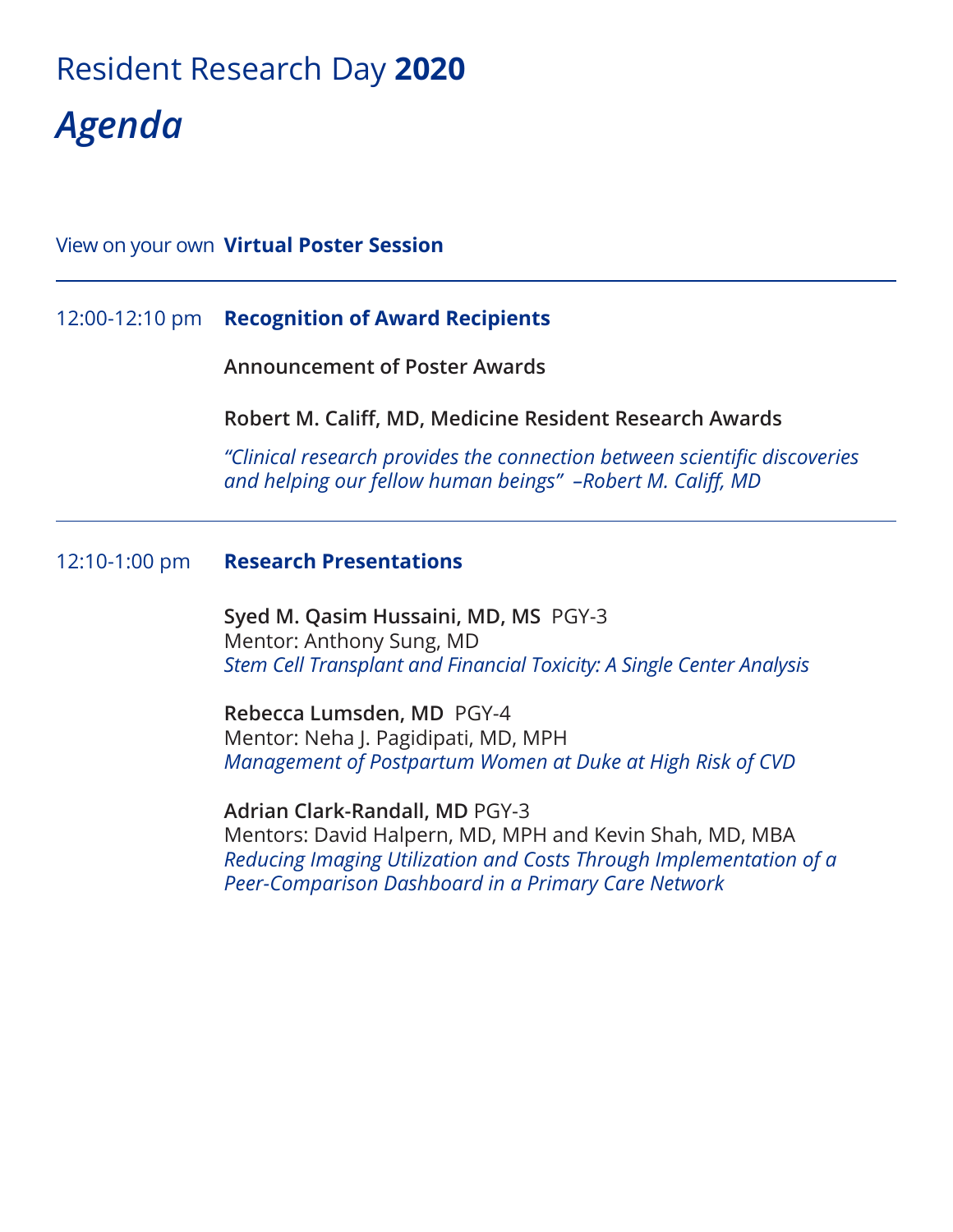## *Virtual Poster Session – List of Presenters*

**Incidence of Hospitalization for ACS or Coronary Revascularization in Patients with Type 2 Diabetes Treated with Once Weekly GLP-1 Receptor Agonist Exenatide** Presenter: **Carlos Barbery** *–* Mentor: W. Schuyler Jones

**Comparing Acute Pulmonary Embolism Care Between Black and White Patients: Insight from a Multi-Hospital Academic Medical Center** Presenter: **Carlos Barbery** *–* Mentor: W. Schuyler Jones

**Hard Falls from Light Chains: Amyloidosis as a Cause of Orthostatic Hypotension** Presentor: **Joanna Cavalier** *–* Mentor: John Roberts

**The Smoking Gun: A Case of Respiratory Distress Associated with E-Cigarettes** Presenter: **Vinay Choksi**

**Genetic Association of Favorable Exercise Response in Systolic Dysfunction: A HF-ACTION Genome Wide Association Study** Presenter: **Sara Coles** *–* Mentor: Svati Shah

**Acute ST-Elevation with Constrictive Pericarditis: A Unifying Diagnosis or Two Separate Entities** Presenter: **Sara Coles** *–* Mentor: Carmelo Milano

**Isolated Hyperprolactinemia Caused by Chest Binding in a Transgender Male** Presenter: **Hayley Cunningham** *–* Mentor: Carly Kelley

**Risk of Hospitalization Among Older Adults with Hearing and/or Vision Impairments: Development and Internal Validation of a Prognostic Model** Presenter: **W. James Deardorff** *–* Mentor: Heather Whitson

**Tramadol's Mystery Withdrawal: Should We Worry About SNRI Discontinuation Syndrome?** Presenter: **Lena V. Eder** *–* Mentor: Lara Hayes

**An Unusual Presentation of Granulomatosis with Polyangitis, a Classic Rheumatologic Syndrome** Presenter: **Lena V. Eder** *–* Mentor: Rania Kazan

**Statin Prescriptions for Persons Living with HIV with Intermediate ASCVD Risk are Increasing, But, Why?** Presenter: **Keva Garg** *–* Mentor: Lance Okeke

**Clinical Practice and Outcomes with Cardioversion in the NOAC-Era: Insights from ORBTI-AF II**  Presenter: **Kyle Geurink** *–* Mentor: Sean Pokorney

**Clinical and Economic Implications of Inconclusive Noninvasive Test Results in Stable Patients with Suspected Coronary Artery Disease: Insights from the PROMISE Trial** Presenter: **Akash Goyal** *–* Mentor: Pamela Douglas

**The Role of eGFR Variability in Patients with Heart Failure and Chronic Kidney Disease** Presenter: **Aaron Hein** *–* Mentor: Robert Mentz

**A Case of Takotsubo Cardiomyopathy Precipitated by Acute Mania** Presenter: **Nicole Helmke** *–* Mentor: Jacob Feigal

**Dying with Debt: Analysis of Unpaid Bills and Mortality at an Academic Health Care System** Presenter: **Syed M. Qasim Hussini** *–* Mentor: Yousuf Zafar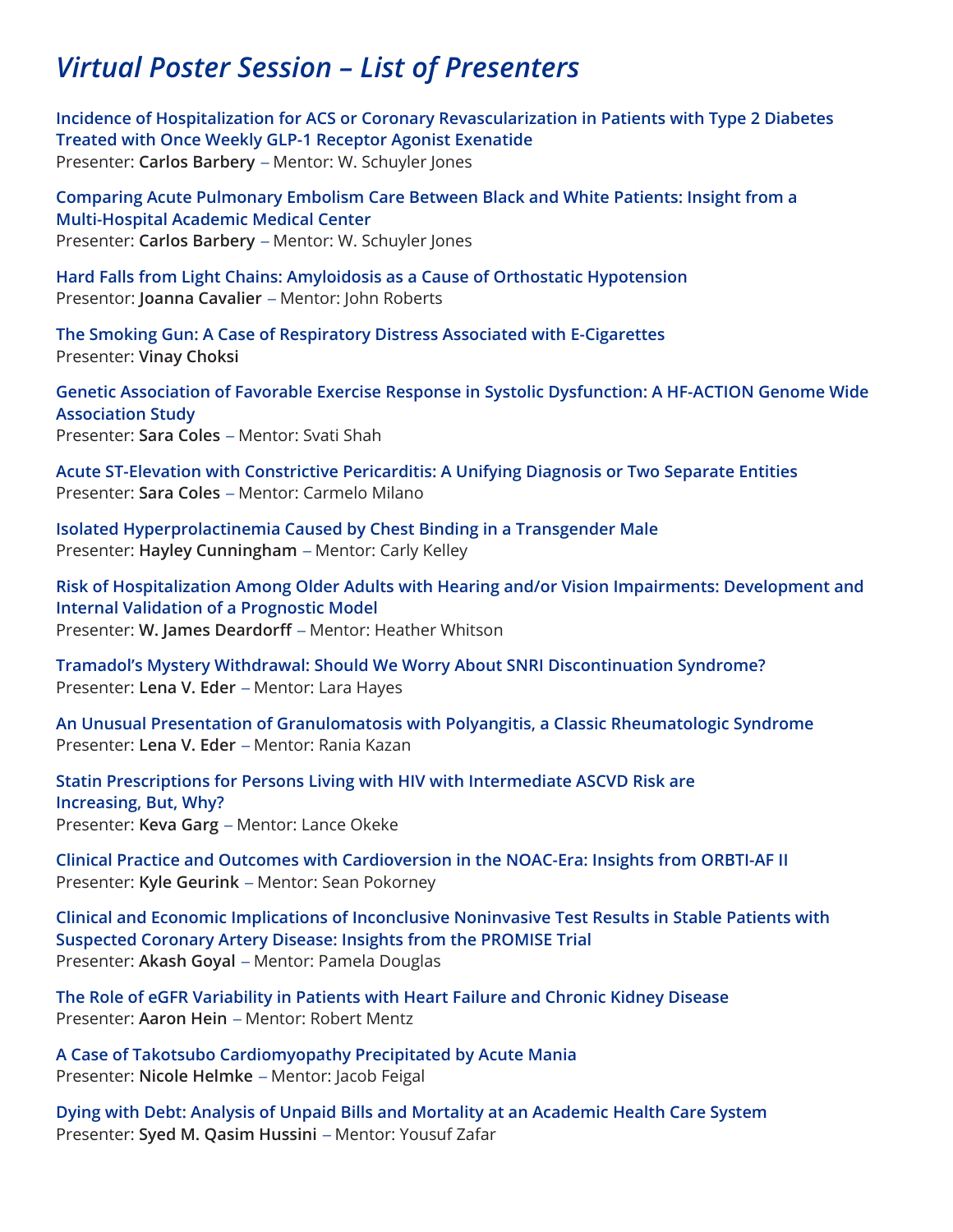## *Virtual Poster Session – List of Presenters*

**Tumor Mutational Burden (TMB) as a Predictive Biomarker of Immune Checkpoint Blockade (ICB) in Metastatic Non-Small Cell Lung Cancer** Presenter: **Chester Kao** *–* Mentor: Tian Zhang

**Validation of Magnetic Resonance Cholangiopancreatography Risk Prediction Scores to Predict Clinical Events in Primary Sclerosing Cholangitis** Presenter: **Nicholas Koutlas** *–* Mentor: Andrew Muir

**Quality of Capsule Endoscopy Reporting in Patients Undergoing Undergoing Double Balloon Enteroscopy**  Presenter: **Joshua Lee** *–* Mentor: Daniel Wild

**Reduction in Expected Survival Associated with Nontuberculous Mycobacterial Pulmonary Infection** Presenter: **Ahmad Mourad** *–* Mentor: Jason Stout

**Antibiotic Prophylaxis Strategies Prior to Left Ventricular Assist Device Implantation: A Survey of Practice** Presenter: **Ahmad Mourad** *–* Mentor: Stacey Maskarinec

**Asking the Right Questions: A Case of Infectious Proctitis** Presenter: **Cameron Oswalt** *–* Mentor: Venu Reddy

**Expanding the Differential Diagnosis of Digit Pain: An Interesting Presentation of Metastatic Pheochromocytoma** Presenter: **Cameron Oswalt** *–* Mentor: Laura Caputo

**Morphologic Leukemia-Free State in Acute Myeloid Leukemia is Sufficient for Successful Allogeneic Hematopoietic Stem Cell Transplant** Presenter: **Cindy Pabon** *–* Mentor: David Rizzieri

**Tumor Lysis Syndrome Risk and Management in Patients with Rapid Transition from Ibrutinib to Venetoclax in Chronic Lymphocytic Leukemia**  Presenter: **Cindy Pabon** *–* Mentor: Danielle Brander

**Fact or Fiction: Electrocardiographic Findings Associated with Right Ventricular Dysfunction in Patients with Acute Pulmonary Embolism** Presenter: **Alex Sullivan** *–* Mentor: W. Schuyler Jones

**Electrocardiographic Characteristics in A Large Cohort of Acute Pulmonary Embolism** Presenter: **Alex Sullivan** *–* Mentor: W. Schuyler Jones

**Polyvascular Disease in Patients with Type 2 Diabetes Results from the Harmony Outcomes** Presenter: **Trent Wei** *–* Mentor: W. Schuyler Jones

**What's In a Name?** *Klebsiella Aerogenes* **(previously** *Enterobacter aerogenes***) has Poor Clinical Outcomes Relative to Enterobacter Species in Patients with Bacteremia** Presenter: **Austin Wesevich** *–* Mentor: Joshua Thaden

**Outcomes of Hard to Match Liver at Duke Medical Center** Presenter: **Nadia Yimer** *–* Mentor: Yuval Patel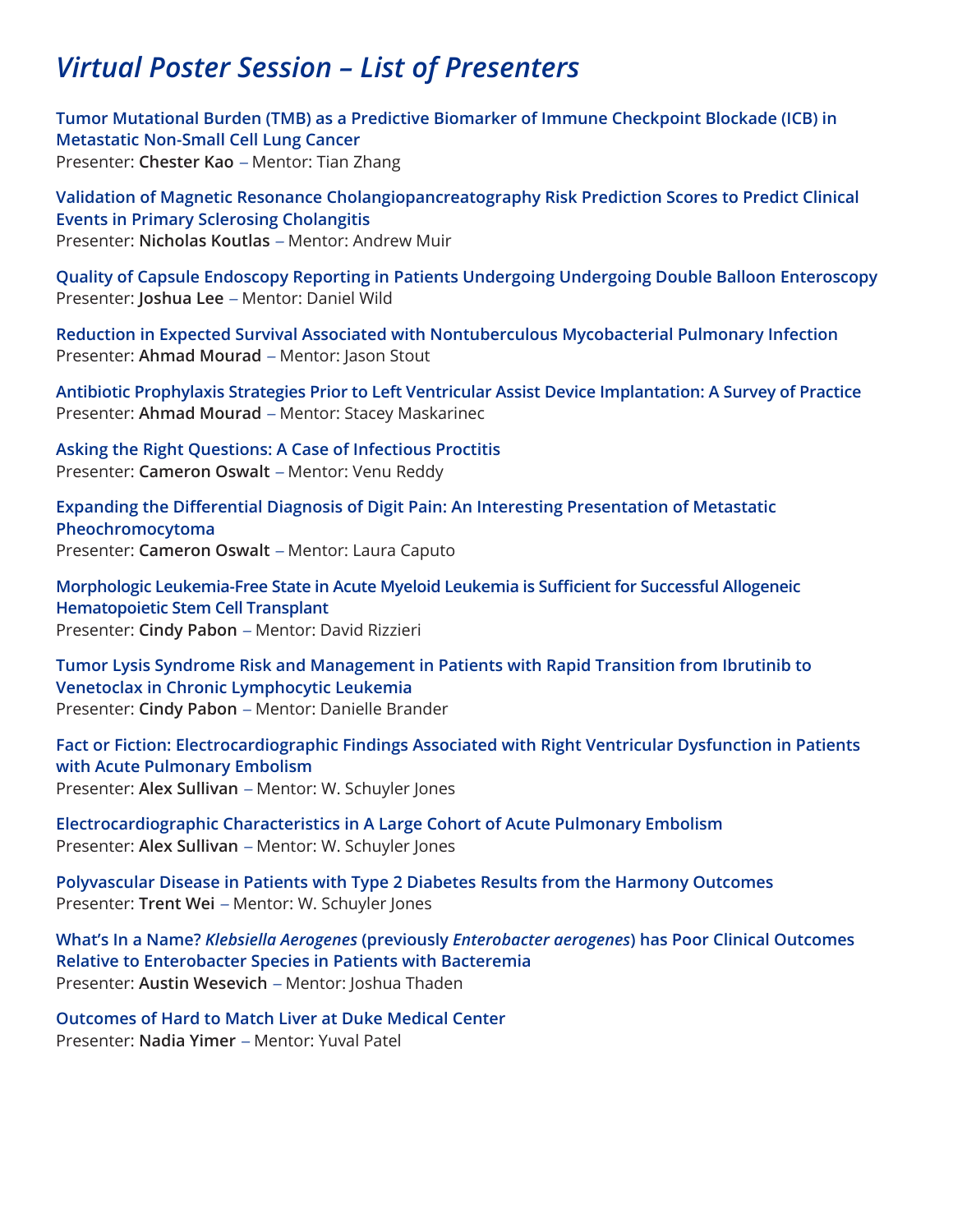## *2020 Annual Califf Medicine Resident Research Award Abstract Submissions*

**Incidence of Hospitalization for ACS or Coronary Revascularization in Patients With Type 2 Diabetes Treated With Once Weekly GLP-1 Receptor Agonist Exenatide Carlos Barbery, PGY-2** *–* Faculty Sponsor: W. Schuyler Jones

**Comparing Acute Pulmonary Embolism Care Between Black and White Patients: Experience of a Multi-Hospital Academic Medical Center Carlos Barbery, PGY-2** *–* Faculty Sponsor: W. Schuyler Jones

**Dying with Debt: Analysis of Unpaid Bills and Mortality at an Academic Health Care System Syed M. Qasim Hussaini, PGY-3** *–* Faculty Sponsor: S. Yousuf Zafar

**Stem Cell Transplant and Financial Toxicity: A Single Center Analysis Syed M. Qasim Hussaini, PGY-3** *–* Faculty Sponsor: Anthony Sung

**Using Predictive Mortality and Cardiogenic Shock Identification Tools to Support Team-Based Treatment Intervention on Adult Cardiology Patients at Duke University Hospital Aman Kansal, PGY-1** *–* Faculty Sponsor: W. Schuyler Jones

**Quality of Capsule Endoscopy Reporting in Patients Referred for Double Balloon Enteroscopy Joshua Lee, PGY-3** *–* Faculty Sponsor: Daniel Wild

**Management of Postpartum Women at Duke at High Risk of CVD Rebecca Lumsden, PGY-4** *–* Faculty Sponsor: Neha J. Pagidipati

**Reduction in Expected Survival Associated with Nontuberculous Mycobacterial Pulmonary Disease Ahmad Mourad, PGY-2** *–* Faculty Sponsor: Jason E. Stout

**Tumor Lysis Syndrome Risk and Management in Patients with Rapid Transition from Ibrutinib to Venetoclax in Chronic Lymphocytic Leukemia (CLL) Cindy Pabon, PGY-2** *–* Faculty Sponsor: Danielle M. Brander

**Reducing Imaging Utilization and Costs Through Implementation of a Peer-Comparison Dashboard in a Primary Care Network Adrian Clark-Randall, PGY-3** *–* Faculty Sponsors: David Halpern and Kevin Shah

**Polyvascular Disease in Patients with Type 2 Diabetes Mellitus: Results from the Harmony Outcomes Trial Trent Wei, PGY-3** *–* Faculty Sponsor: W. Schuyler Jones

**Newly-named** *Klebsiella aerogenes* **(formerly** *Enterobacter aerogenes***) is Associated with Poor Clinical Outcomes Relative to other Enterobacter Species in Patients with Bloodstream Infection Austin Wesevich, PGY-3** *–* Faculty Sponsor: Joshua T. Thaden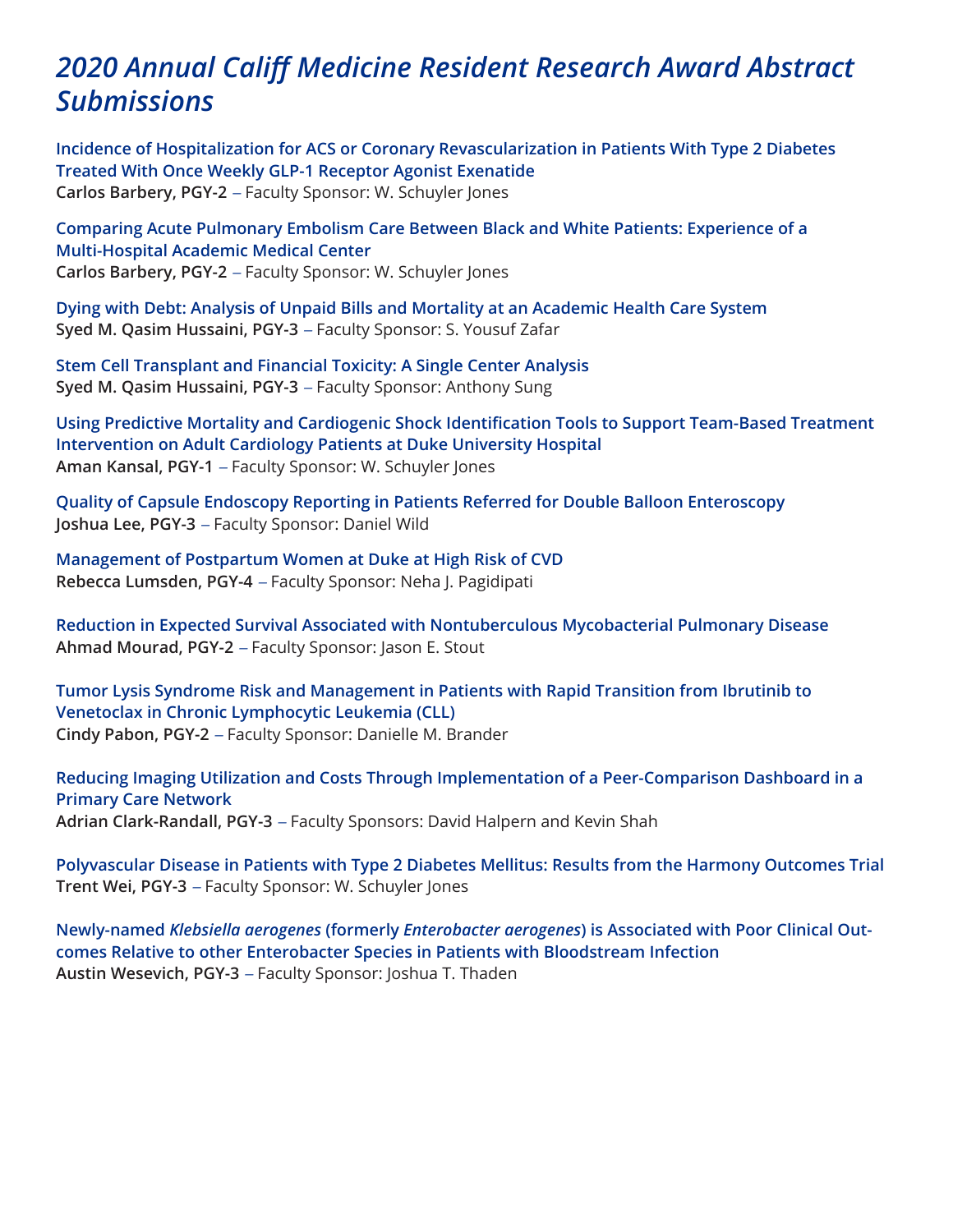## *2019-2020 Faculty-Resident Research Grant Recipients*

**Itching to Learn: Infusion Reactions Curriculum for Medicine Trainees Anastasiya Bagrova, PGY-2** *–* Mentor: Lisa Criscione-Schreiber

**Breaking B-Cell Tolerance to Produce Antibodies that Eradicate Leukemias and Lymphomas Sonali Bracken, PGY-3** *–* Mentor: Stefanie Sarantopoulos

**Genetic Association of Favorable Exercise Response in Systolic Heart Failure: A HF-Action Genome Wide Association Study Sara Coles, PGY-2** *–* Mentor: Svati Shah

**Examining the Effect of Interactive Prescription Refill Data Review on Medication Adherence Among Systemic Lupus Erythematosus Patients Seen in Clinic Lena V. Eder PGY-2** *–* Mentor: Kai Sun

**The Impact of Etiology of Heart Failure on the Response to a Rhythm Control Treatment Strategy in Patients with Heart Failure with Reduced Ejection Fraction and Atrial Fibrillation: Results From the Outcomes Registry for Better Informed Treatment of Atrial Fibrillation (ORBIT-AF) Registry Alex Grubb, PGY-2** *–* Mentor: Robert Mentz

**Neutrophil-Lymphocyte Ratio and F1 Assay as Predictors to Immunotherapy Chester Kao, PGY-2** *–* Mentor: Tian Zhang

**A Novel Prognostic Scoring System for PSC Using Clinical and Radiographic Data Nicholas Koutlas, PGY- 2** *–* Mentor: Andrew Muir

**The Role of Surface Immunoglobulin Isotype In Chronic Lymphocytic Leukemia Disease Biology and Clinical Outcomes in the Era of the Novel Agents Cindy Pabon, PGY-2** *–* Mentor: Brice Weinberg

**Identifying Cardio-Oncology Needs (ICON) of Cancer Patients Jessica Regan, PGY-3** *–* Mentor: Susan Dent

**Care Delivery, Eradication and Resistance in Helicobacter Pylori (***H. pylori***) Jonathan Reichstein, PGY-2** *–* Mentor: David Leiman

**Nitrate Use and Changes in Functional Status in Patients with Heart Failure Lonnie Sullivan, PGY-2** *–* Mentors: Robert Mentz

**Radiation Exposure During Percutaneous Cardiac Catheterizations Trent Wei, PGY-2** *–* Mentor: W. Schuyler Jones

**Congestion Phenotypes in Heart Failure with Preserved Ejection Fraction: Insights from the HF Network Nicholas Ashur, PGY-2** *–* Mentor: Robert Mentz

**Documentation Quality and Billing Practices for Advance Care Planning Callie Berkowitz, PGY-2** *–* Mentor: Rowena Dolor

#### **Patient-Centered Daily Plan**

**Austin Wesevich, PGY-2** *–* Mentor: Thomas LeBlanc